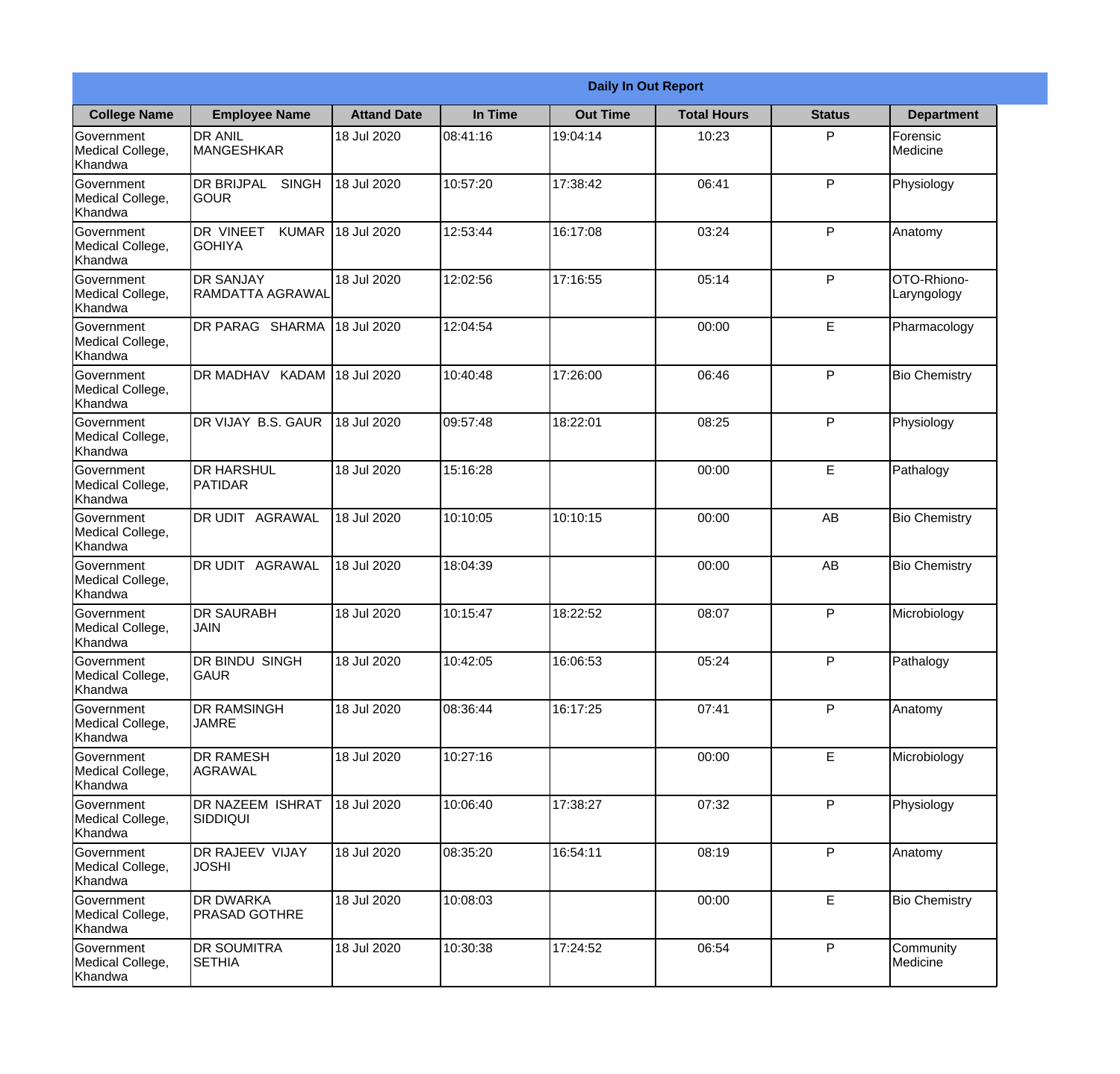| <b>Designation</b>                  | <b>Category</b> |
|-------------------------------------|-----------------|
| Assistant Professor   Para Clinical |                 |
| Demonstrator/Tutor   Non Clinical   |                 |
| Professor                           | Non Clinical    |
| Professor                           | Clinical        |
| Professor                           | Para Clinical   |
| Assistant Professor   Non Clinical  |                 |
| Associate Professor Non Clinical    |                 |
| Assistant Professor   Para Clinical |                 |
| Associate Professor Non Clinical    |                 |
| Associate Professor Non Clinical    |                 |
| Associate Professor   Para Clinical |                 |
| Associate Professor   Para Clinical |                 |
| Demonstrator/Tutor   Non Clinical   |                 |
| <b>Assistant Professor</b>          | Para Clinical   |
| Professor                           | Non Clinical    |
| <b>Assistant Professor</b>          | Non Clinical    |
| Demonstrator/Tutor   Non Clinical   |                 |
| Assistant Professor   Para Clinical |                 |

## **Daily In Out Report**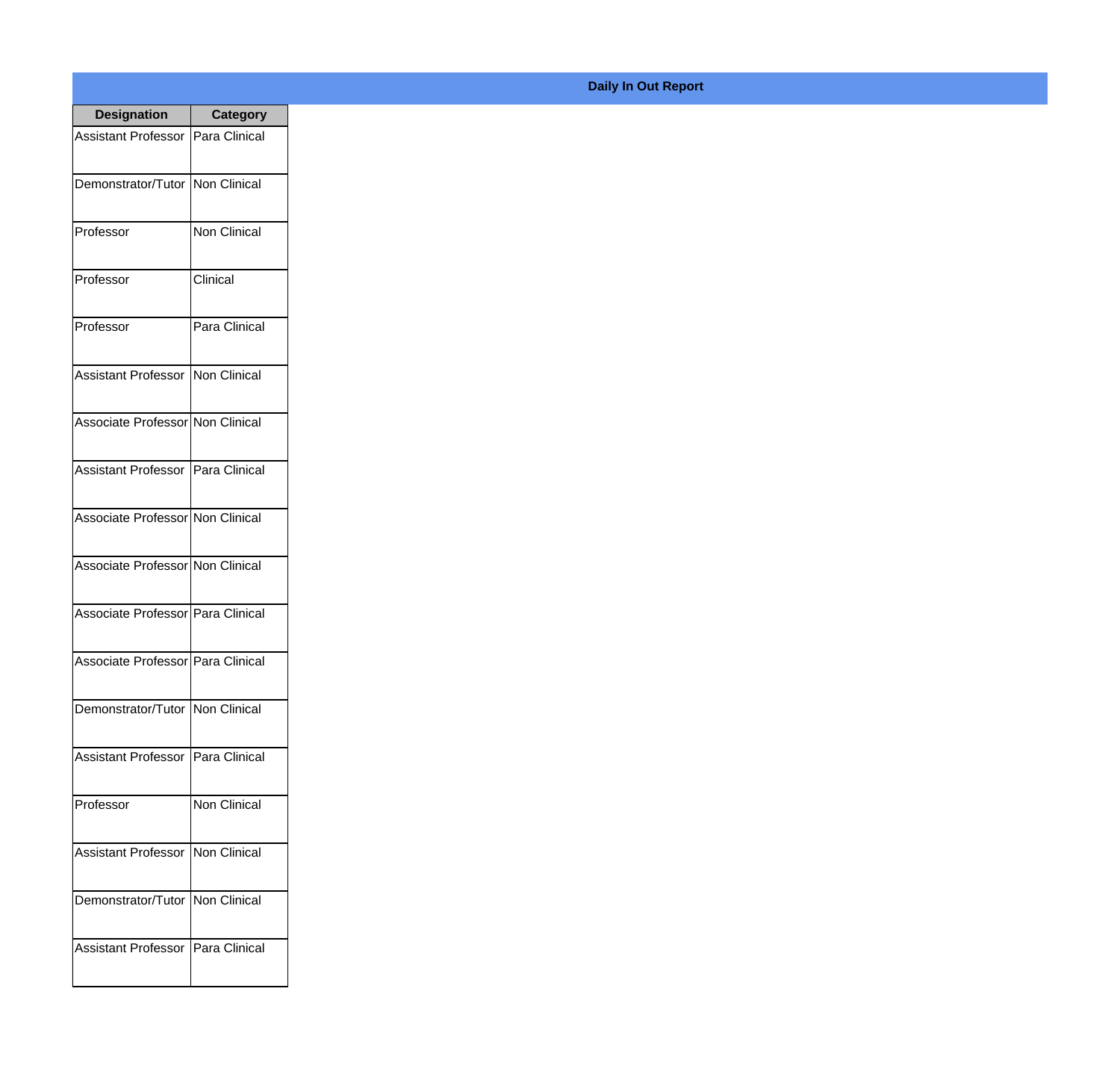|                                                  |                                                       |             |          |          | <b>Daily In Out Report</b> |              |                       |
|--------------------------------------------------|-------------------------------------------------------|-------------|----------|----------|----------------------------|--------------|-----------------------|
| <b>Government</b><br>Medical College,<br>Khandwa | DR LEENA PARIHAR                                      | 18 Jul 2020 | 11:19:09 |          | 00:00                      | E            | Community<br>Medicine |
| <b>Government</b><br>Medical College,<br>Khandwa | <b>MR PIYUSH KUMAR</b><br><b>MISHRA</b>               | 18 Jul 2020 | 11:51:32 |          | 00:00                      | E            | Community<br>Medicine |
| <b>Government</b><br>Medical College,<br>Khandwa | DR SACHIN PARMAR 18 Jul 2020                          |             | 10:05:47 | 19:03:51 | 08:58                      | P            | Community<br>Medicine |
| <b>Government</b><br>Medical College,<br>Khandwa | DR PRAMILA VERMA 18 Jul 2020                          |             | 16:37:22 |          | 00:00                      | E            | Paediatrics           |
| Government<br>Medical College,<br>Khandwa        | <b>DR GARIMA</b><br><b>AGRAWAL VARSHNEY</b>           | 18 Jul 2020 | 10:26:22 |          | 00:00                      | E            | Paediatrics           |
| <b>Government</b><br>Medical College,<br>Khandwa | <b>DR SIDDHARTH</b><br>BANODE                         | 18 Jul 2020 | 09:09:03 | 16:50:55 | 07:41                      | P            | Pharmacology          |
| Government<br>Medical College,<br>Khandwa        | <b>DR CHANDNI</b><br>IKAROLE                          | 18 Jul 2020 | 09:41:08 |          | 00:00                      | E            | Ophthalmology         |
| Government<br>Medical College,<br>Khandwa        | <b>DR PRIYA KAPOOR</b><br>KAPOOR                      | 18 Jul 2020 | 10:39:08 | 17:13:11 | 06:34                      | P            | Pathalogy             |
| Government<br>Medical College,<br>Khandwa        | <b>DR SAPNA</b><br><b>MAHESHRAM</b>                   | 18 Jul 2020 | 10:40:18 | 18:16:11 | 07:36                      | $\mathsf{P}$ | Community<br>Medicine |
| <b>Government</b><br>Medical College,<br>Khandwa | <b>DR RAJENDRA</b><br><b>SINGH MANDLOI</b>            | 18 Jul 2020 | 09:50:46 | 17:48:51 | 07:58                      | P            | <b>Bio Chemistry</b>  |
| <b>Government</b><br>Medical College,<br>Khandwa | <b>DR SEEMA</b><br><b>SUDHAKARRAO</b><br><b>SUTAY</b> | 18 Jul 2020 | 10:44:10 |          | 00:00                      | E            | Forensic<br>Medicine  |
| Government<br>Medical College,<br>Khandwa        | <b>DR AJAY</b><br><b>NARWARIYA</b>                    | 18 Jul 2020 | 11:35:46 | 19:51:27 | 08:16                      | P            | Microbiology          |
| <b>Government</b><br>Medical College,<br>Khandwa | <b>DR ANANT</b><br><b>TUKARAM PAWAR</b>               | 18 Jul 2020 | 10:32:04 |          | 00:00                      | E            | Community<br>Medicine |
| Government<br>Medical College,<br>Khandwa        | DR SHAIKH M.KHALIQ 18 Jul 2020                        |             | 11:14:50 |          | 00:00                      | E            | <b>Bio Chemistry</b>  |
| Government<br>Medical College,<br>Khandwa        | <b>DR MAHENDRA</b><br><b>PANWAR</b>                   | 18 Jul 2020 | 09:43:56 |          | 00:00                      | E            | Orthopaedics          |
| Government<br>Medical College,<br>Khandwa        | <b>DR SITARAM</b><br><b>SOLANKI</b>                   | 18 Jul 2020 | 09:28:36 |          | 00:00                      | E            | Forensic<br>Medicine  |
| Government<br>Medical College,<br>Khandwa        | <b>DR ASHOK</b><br><b>BHAUSAHEB NAJAN</b>             | 18 Jul 2020 | 10:33:06 |          | 00:00                      | E            | Forensic<br>Medicine  |
| Government<br>Medical College,<br>Khandwa        | <b>DR SANGEETA</b><br><b>CHINCHOLE</b>                | 18 Jul 2020 | 10:37:51 |          | 00:00                      | E            | Physiology            |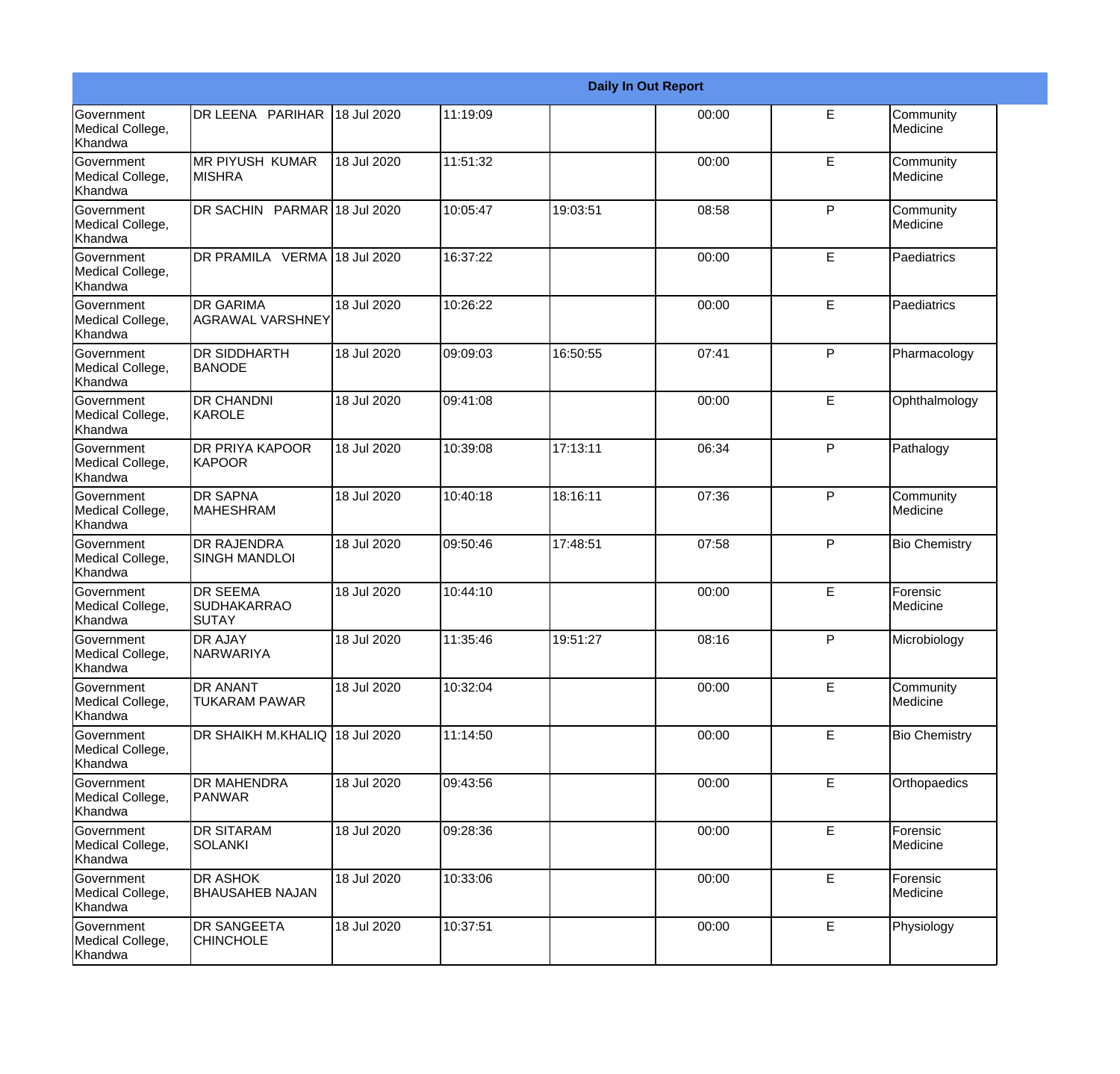| Assistant Professor   Para Clinical |               |
|-------------------------------------|---------------|
| Statistician                        | Para Clinical |
|                                     |               |
| Assistant Professor   Para Clinical |               |
| Professor                           | Clinical      |
| Associate Professor Clinical        |               |
| Associate Professor Para Clinical   |               |
| Assistant Professor Clinical        |               |
| Demonstrator/Tutor Para Clinical    |               |
|                                     |               |
| Associate Professor Para Clinical   |               |
| Demonstrator/Tutor Non Clinical     |               |
| Professor                           | Para Clinical |
| Demonstrator/Tutor Para Clinical    |               |
| Professor                           | Para Clinical |
| Professor                           | Non Clinical  |
|                                     |               |
| Assistant Professor Clinical        |               |
| Demonstrator/Tutor Para Clinical    |               |
| Associate Professor Para Clinical   |               |
| Demonstrator/Tutor   Non Clinical   |               |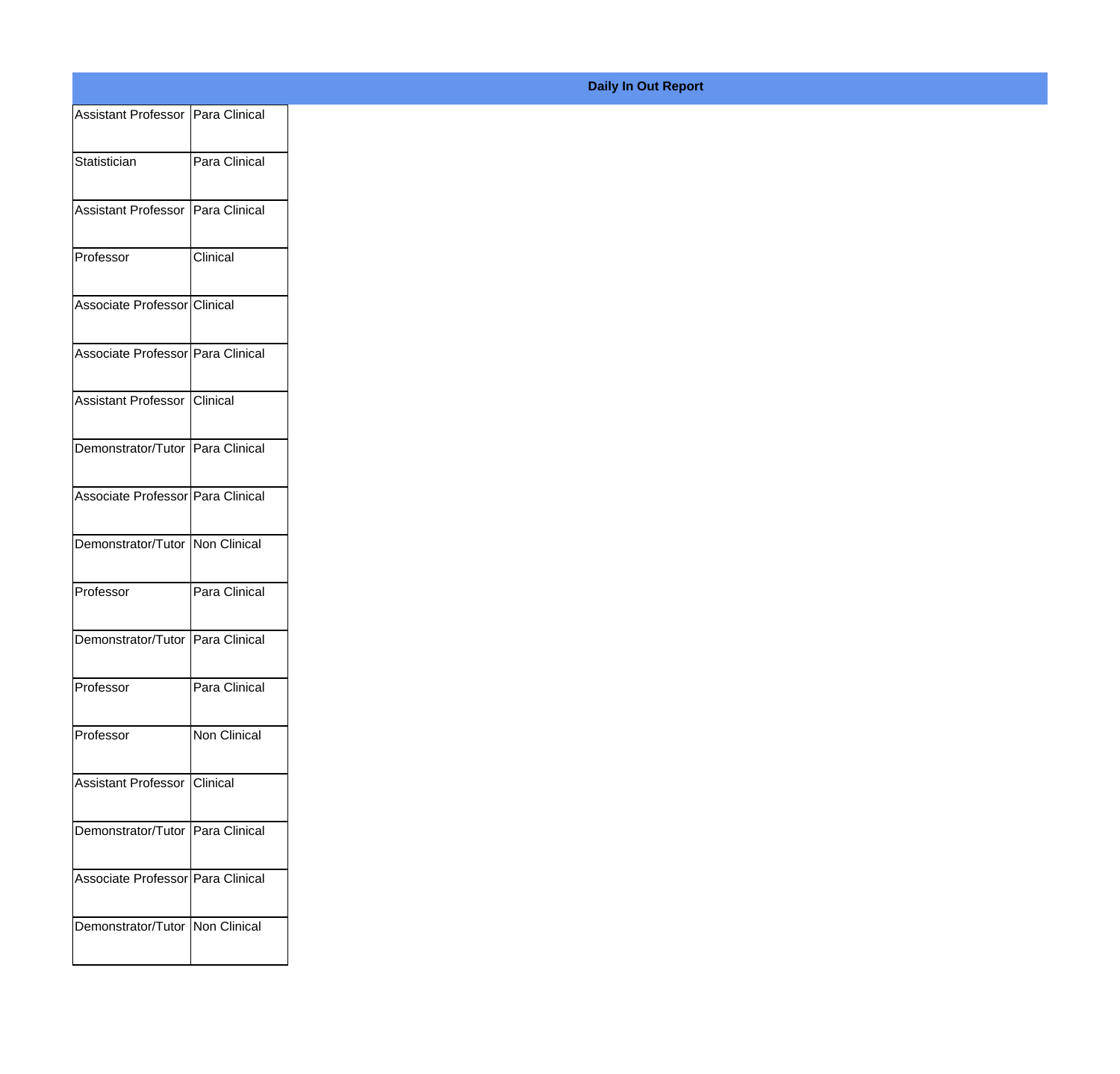|                                                         |                                                   |             |          |          | <b>Daily In Out Report</b> |   |                                   |
|---------------------------------------------------------|---------------------------------------------------|-------------|----------|----------|----------------------------|---|-----------------------------------|
| Government<br>Medical College,<br><b>Khandwa</b>        | DR NEERAJ KUMAR                                   | 18 Jul 2020 | 08:56:16 | 17:49:58 | 08:53                      | P | Dentisry                          |
| <b>Government</b><br>Medical College,<br>Khandwa        | DR VIJAY NAYAK                                    | 18 Jul 2020 | 11:00:10 | 17:55:38 | 06:55                      | P | Anatomy                           |
| Government<br>Medical College,<br>Khandwa               | DR SUNIL BAJOLIYA                                 | 18 Jul 2020 | 09:43:32 | 10:10:42 | 00:27                      | P | <b>OTO-Rhiono-</b><br>Laryngology |
| <b>Government</b><br>Medical College,<br><b>Khandwa</b> | <b>DR NISHA MANDLOI</b><br><b>PANWAR</b>          | 18 Jul 2020 | 09:43:23 |          | 00:00                      | E | Obstetrics &<br>Gynaecology       |
| <b>Government</b><br>Medical College,<br><b>Khandwa</b> | <b>DR NANDINI DIXIT</b>                           | 18 Jul 2020 | 09:37:13 |          | 00:00                      | E | Paediatrics                       |
| Government<br>Medical College,<br>Khandwa               | <b>DR SATISH</b><br><b>CHANDEL</b>                | 18 Jul 2020 | 11:00:22 |          | 00:00                      | E | Pharmacology                      |
| Government<br>Medical College,<br>Khandwa               | <b>DR MUKTESHWARI</b><br><b>GUPTA</b>             | 18 Jul 2020 | 11:37:54 |          | 00:00                      | E | Pharmacology                      |
| <b>Government</b><br>Medical College,<br>Khandwa        | DR YASHPAL RAY                                    | 18 Jul 2020 | 16:27:14 |          | 00:00                      | E | Anatomy                           |
| Government<br>Medical College,<br>Khandwa               | <b>DR VISHAL</b><br><b>KUMAR</b><br><b>THAKRE</b> | 18 Jul 2020 | 09:01:51 | 09:02:23 | 00:01                      | P | Physiology                        |
| Government<br>Medical College,<br>Khandwa               | <b>MOHIT GARG</b>                                 | 18 Jul 2020 | 09:42:14 |          | 00:00                      | E | <b>General Medicine</b>           |